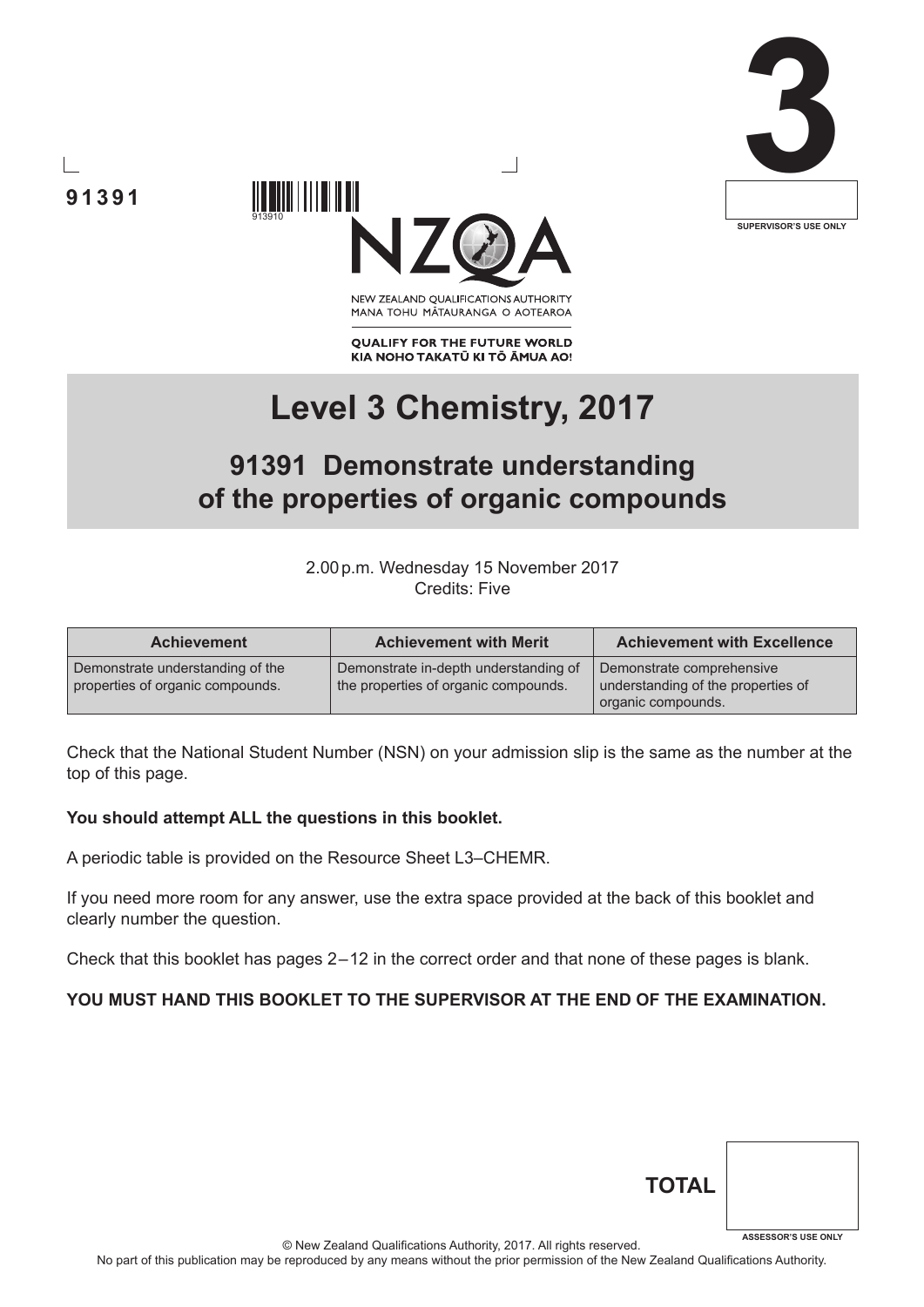## **QUESTION ONE**

(a) Complete the table below to indicate the IUPAC name, functional group, and/ or the structural formula for organic compounds that contain **only four carbon atoms**. The first row has been completed for you.

| <b>Functional</b><br>group | <b>Structural formula</b>                                                                                                               | <b>IUPAC</b> (systematic)<br>name |
|----------------------------|-----------------------------------------------------------------------------------------------------------------------------------------|-----------------------------------|
| Alkene                     | $CH3CH2CH = CH2$                                                                                                                        | but-1-ene                         |
|                            |                                                                                                                                         | 2-methylpropan-1-amine            |
| Acyl chloride              |                                                                                                                                         |                                   |
|                            |                                                                                                                                         | propyl methanoate                 |
|                            | $\begin{array}{c}\n\mathsf{CH}_{3}\mathsf{CH}_{2}\mathrm{-}\mathsf{C}\mathrm{-}\mathsf{CH}_{3} \\ \parallel \\ \mathsf{O}\n\end{array}$ |                                   |
| Aldehyde                   |                                                                                                                                         |                                   |
| Amide                      |                                                                                                                                         | butanamide                        |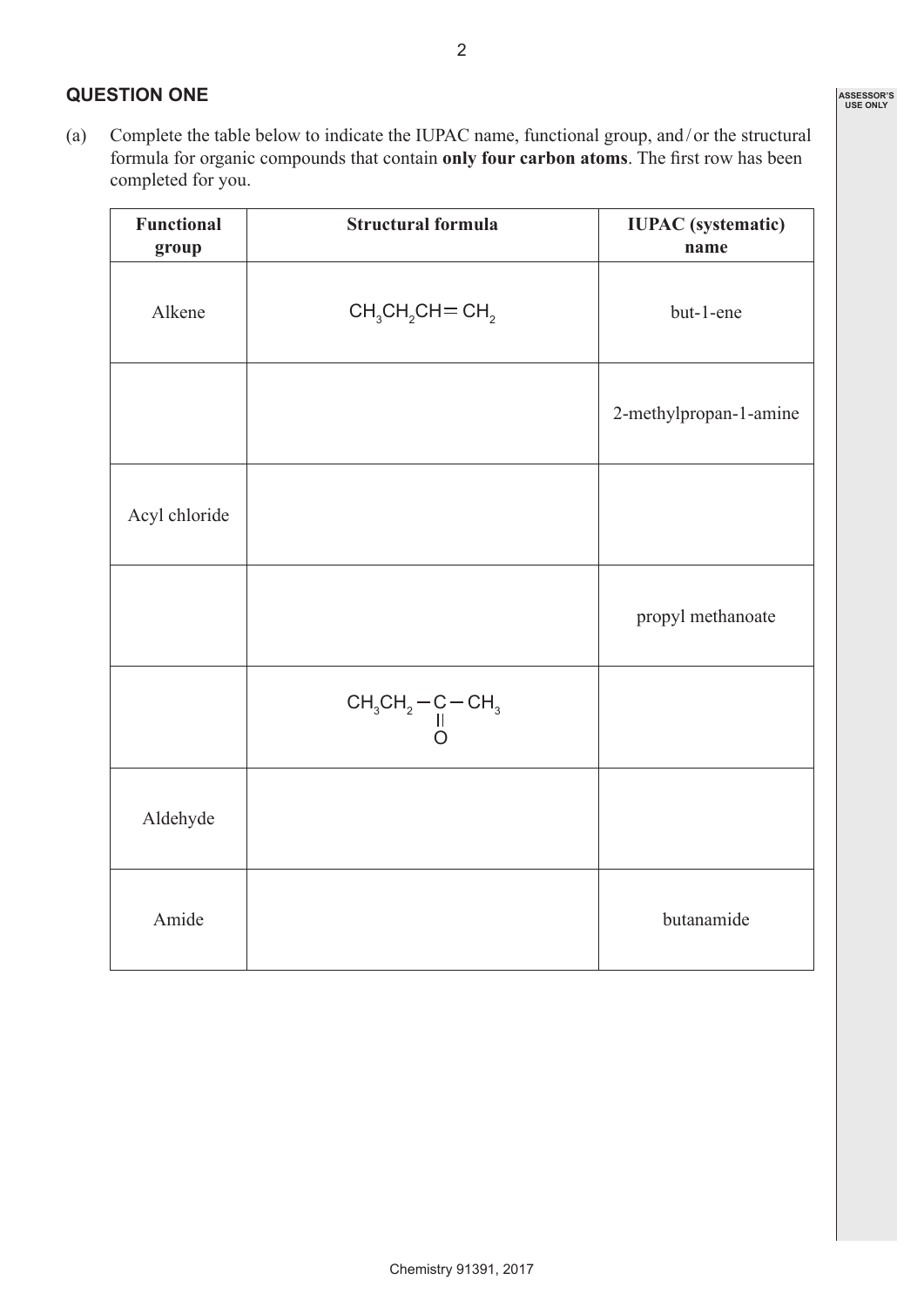(b) Complete the following reaction scheme by drawing the structural formulae of both organic compounds **A** and **B**, as well as the major and minor products **C** and **D**.

Identify both reagents 1 and 2, and indicate the type of reaction occurring at each step.

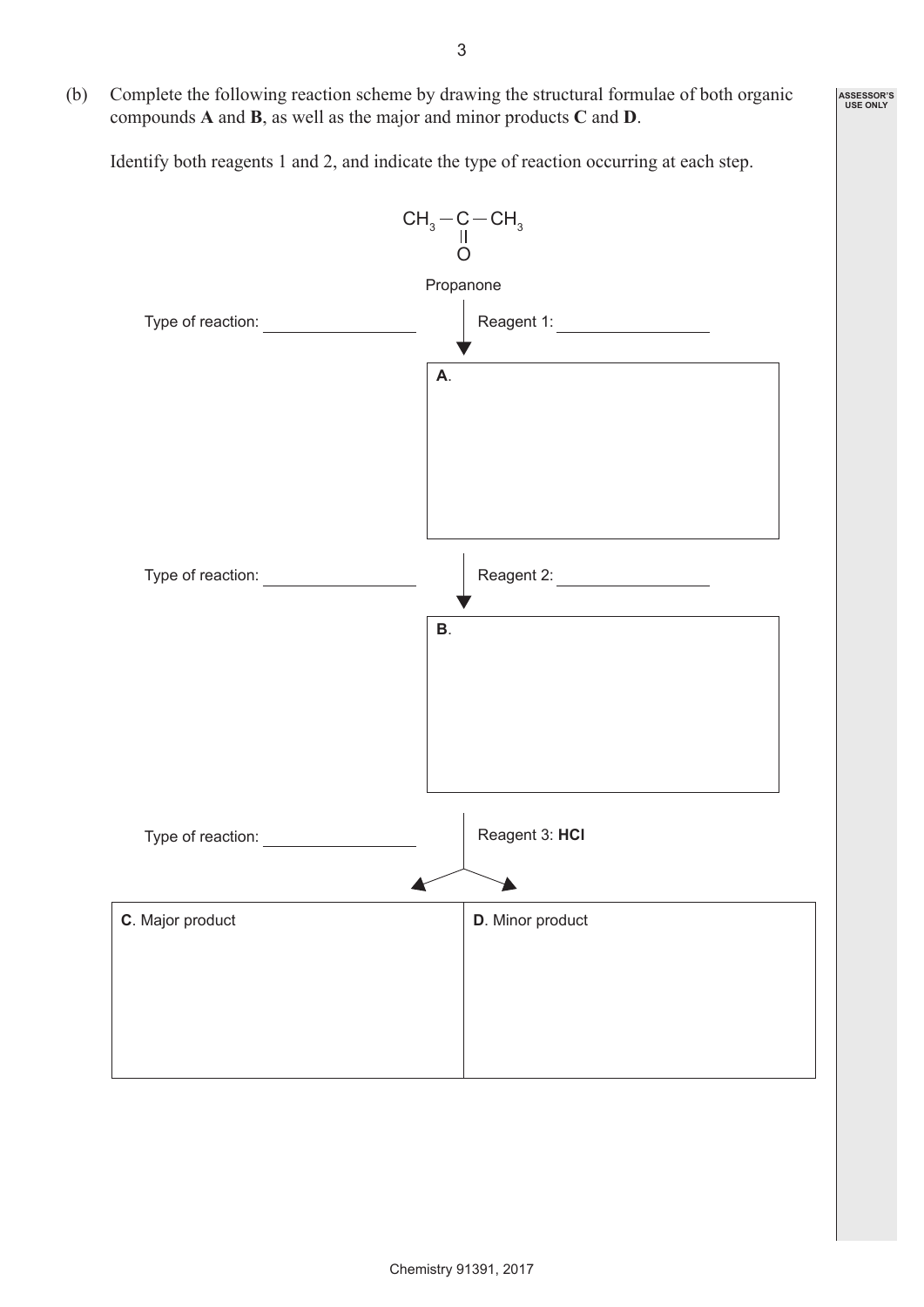- (c) Some organic compounds can exist as enantiomers (optical isomers). An example is a secondary alcohol with the molecular formula  $C_A H_0OH$ .
	- (i) Draw the enantiomers of  $C_4H_9OH$  in the box below.

- (ii) Explain what is meant by the term enantiomers (optical isomers). In your answer, you should:
	- identify the structural requirement for a molecule, such as  $C_4H_9OH$ , to exist as enantiomers
	- explain how enantiomers can be distinguished from each other.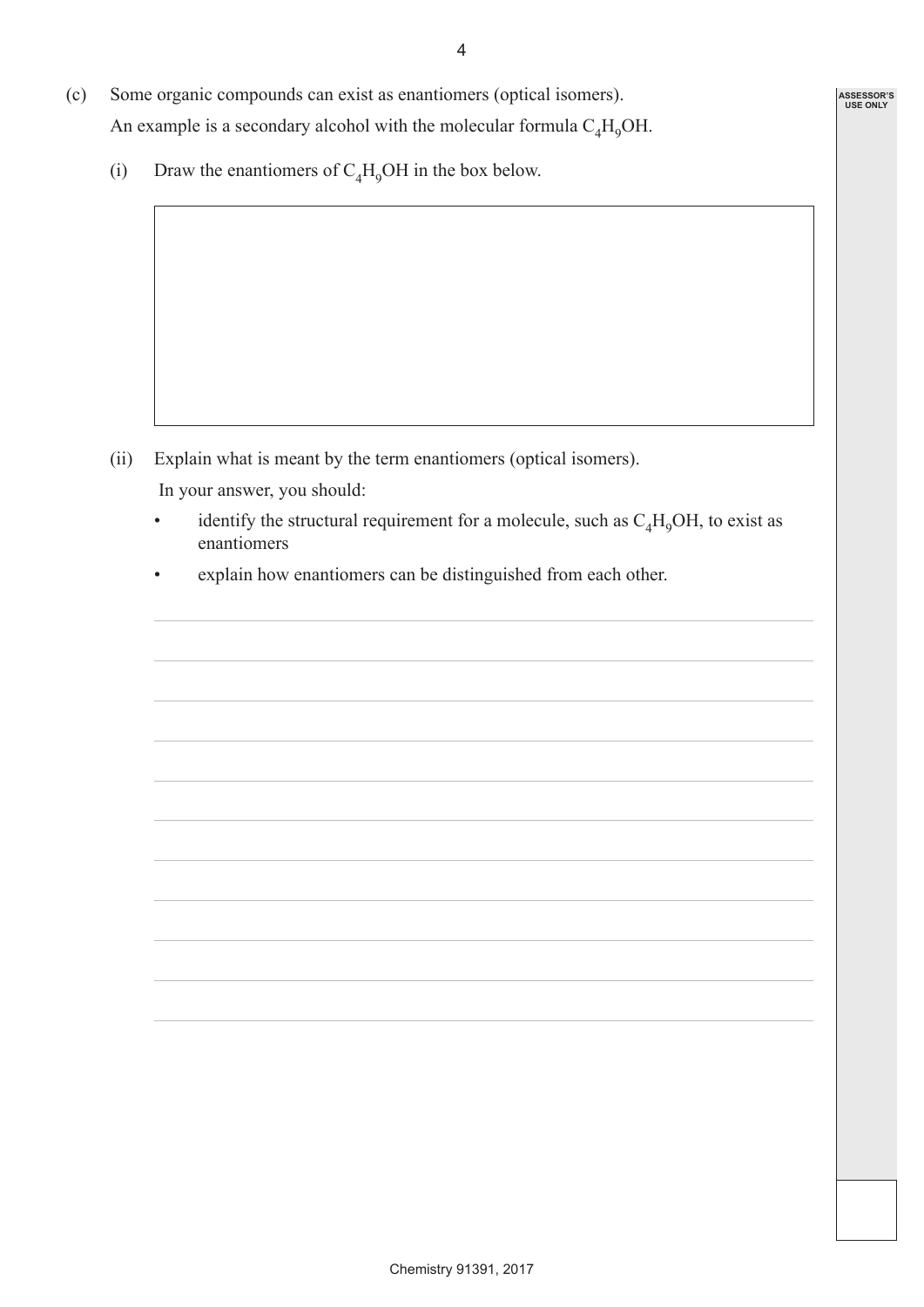**This page has been deliberately left blank.**

**The examination continues on the following page.**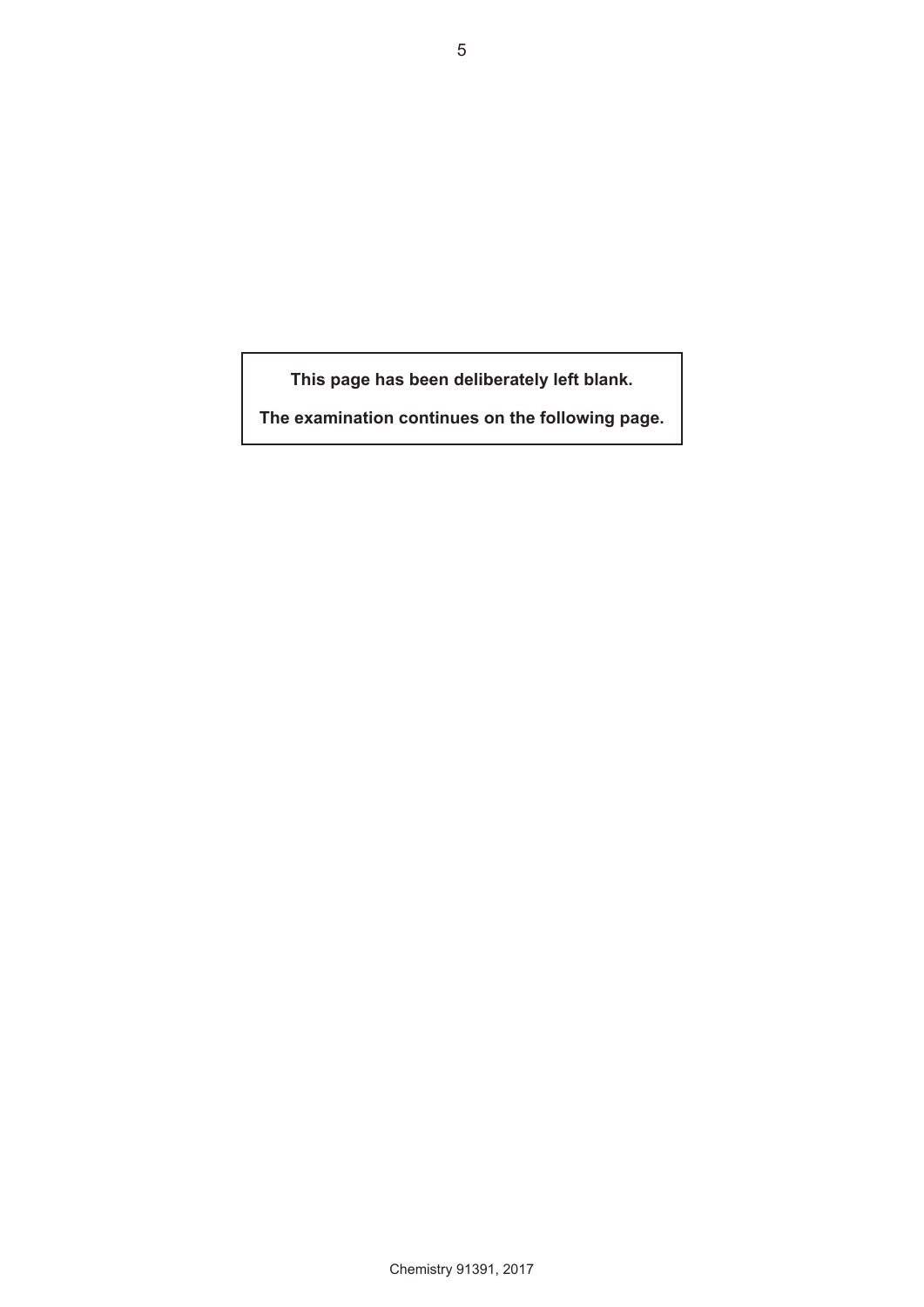#### **QUESTION TWO**

(a) Compound **P** and compound **Q** are straight-chain constitutional (structural) isomers with the molecular formula  $C_5H_{12}O$ . Compound **P** can form optical isomers, whereas compound **Q** cannot.

When reacted with concentrated sulfuric acid, compound **P** forms two products, compounds **R** and **S**; compound **Q** forms only one product, compound **S**.

When compound **Q** is reacted with *Reagent 1*, it forms a chloroalkane, compound **T**.

Compound **T** reacts with concentrated NH3 to form compound **U**.

Compound **Q** can also be oxidised to form compound **V**, which will turn moist blue litmus paper red.

Compound **V** can also be reacted with compound **Q** and *Reagent 2*, to form a sweet-smelling liquid, compound **W**.

Use the information above to identify compounds **P** to **W**, and *reagents* **1** and **2**.

*Space for planning / working is provided in the box below.*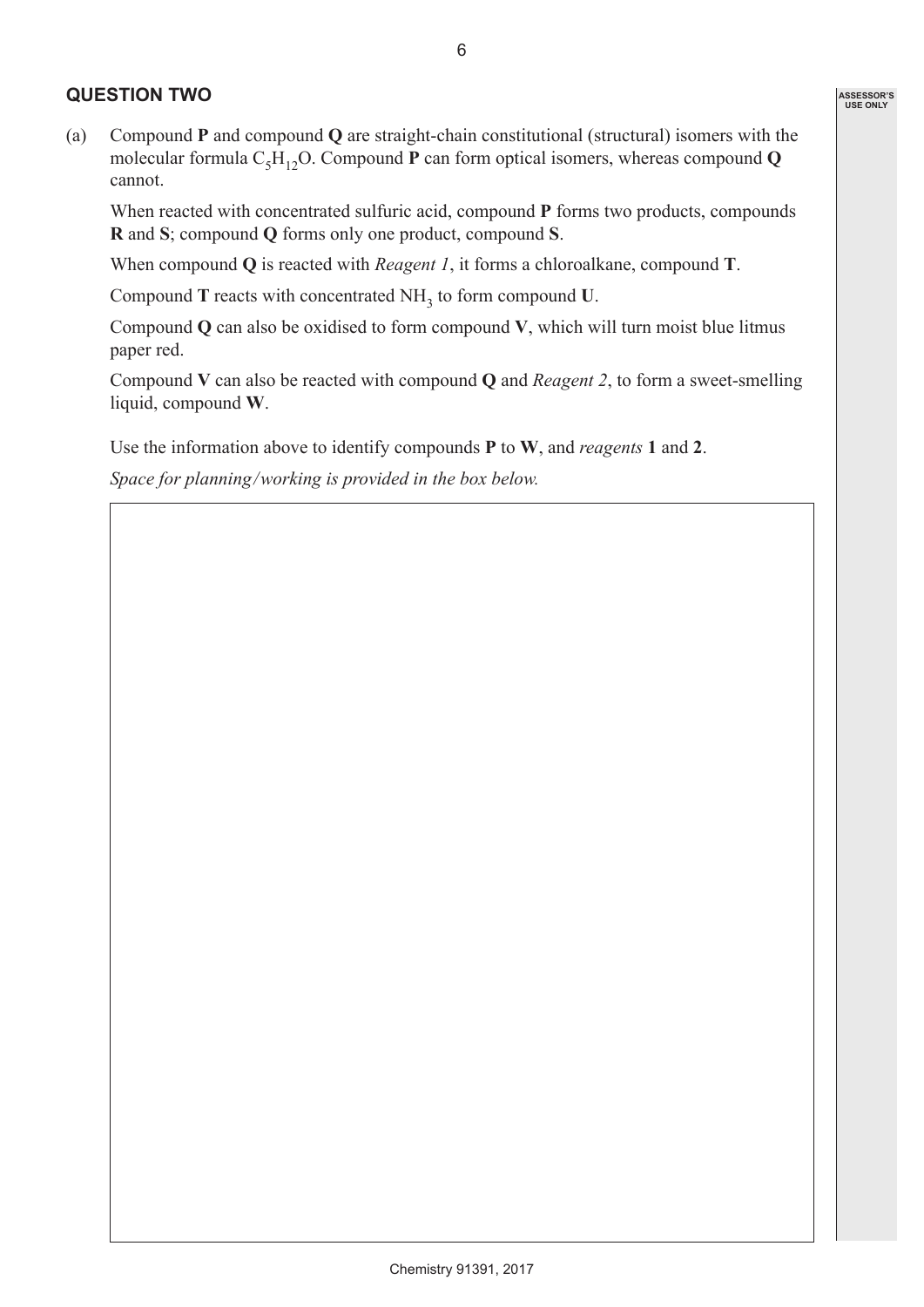Complete the following tables using the information found on the previous page.

| $\label{subeq:compound} \textbf{Compound}$ | <b>Structure</b> |
|--------------------------------------------|------------------|
| $\mathbf P$                                |                  |
| $\bf{Q}$                                   |                  |
| $\boldsymbol{\mathrm{R}}$                  |                  |
| S                                          |                  |
| $\mathbf T$                                |                  |
| $\mathbf U$                                |                  |
| $\bar{\mathbf{V}}$                         |                  |
| $\mathbf{W}$                               |                  |

| Reagent 1 |  |
|-----------|--|
| Reagent 2 |  |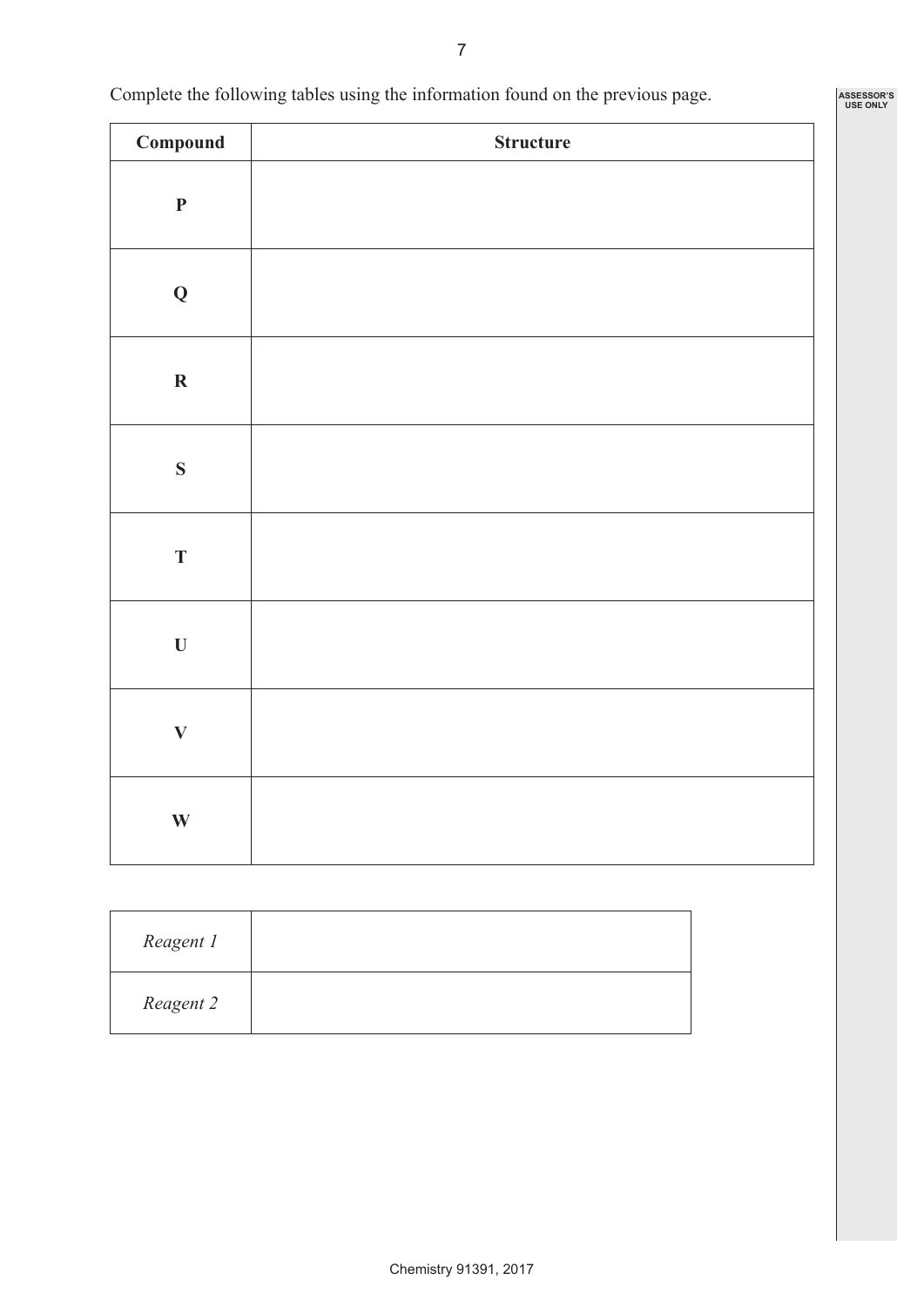**ASSESSOR'S USE ONLY**

(b) (i) Adding an acidified potassium dichromate solution to propan-1-ol can produce either propanal or propanoic acid.

Explain the laboratory procedure used to convert propan-1-ol to **propanal**.

In your answer, you should:

- outline the procedure for the conversion, and describe any colour changes linked to the species involved
- state the type of reaction occurring
- explain how the procedure ensures only **propanal** is collected.

(ii) Explain how Benedict's solution can be used to distinguish between propanone and propanal.

In your answer, you should include:

- any observations made linked to the organic compounds involved
- the type of reaction occurring
- relevant equations showing any organic reactants and products involved.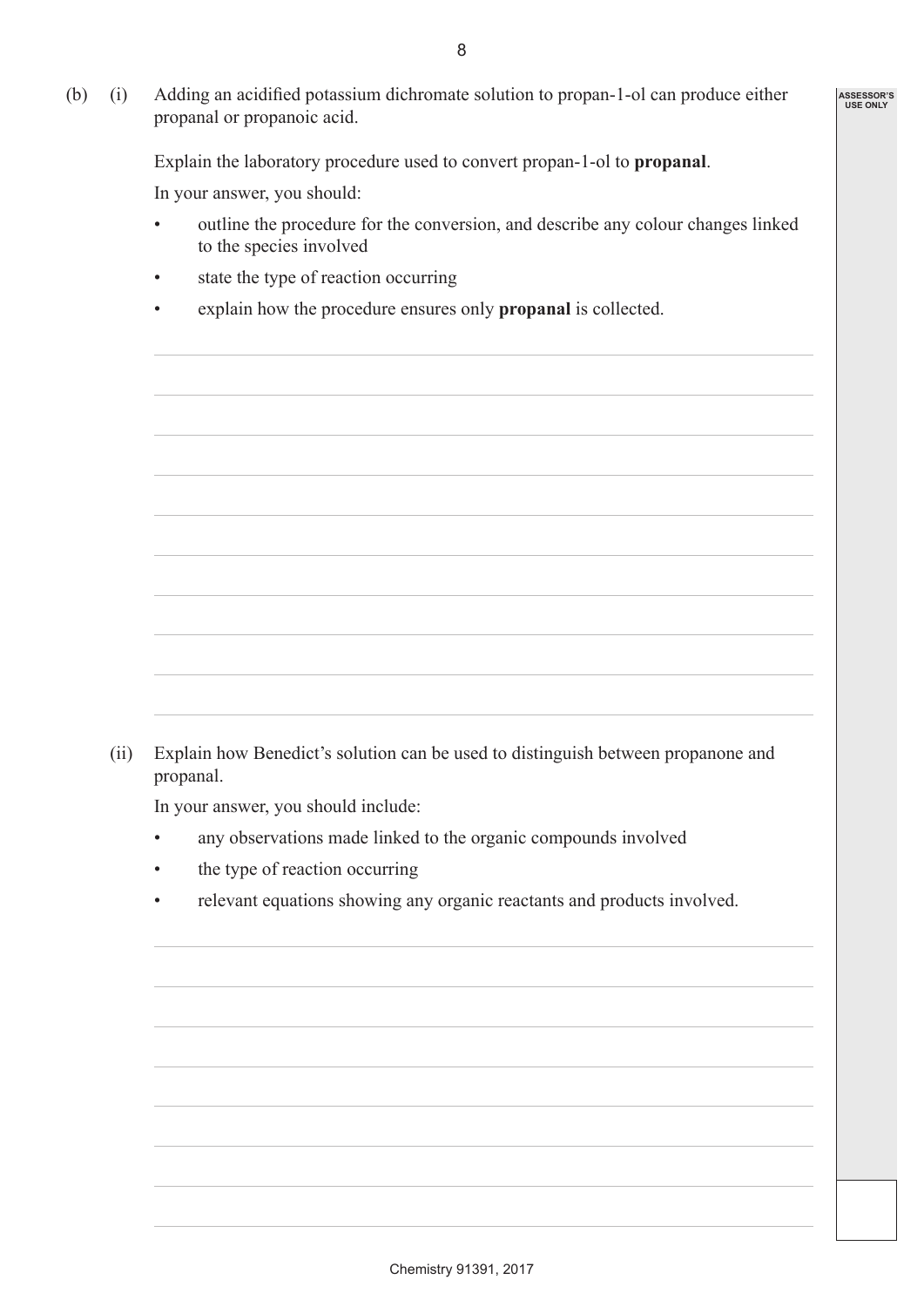### **QUESTION THREE**

Peptides are molecules that form when amino acids combine.

The following structures show the amino acids cysteine and serine.



(a) (i) In the boxes below, show two possible dipeptides that can be formed by combining the two amino acids shown above.

| Dipeptide 1: |  |  |
|--------------|--|--|
|              |  |  |
|              |  |  |
|              |  |  |
|              |  |  |
|              |  |  |
|              |  |  |
| Dipeptide 2: |  |  |
|              |  |  |
|              |  |  |
|              |  |  |
|              |  |  |
|              |  |  |

(ii) Circle the amide functional group on ONE of the dipeptides drawn in part (i).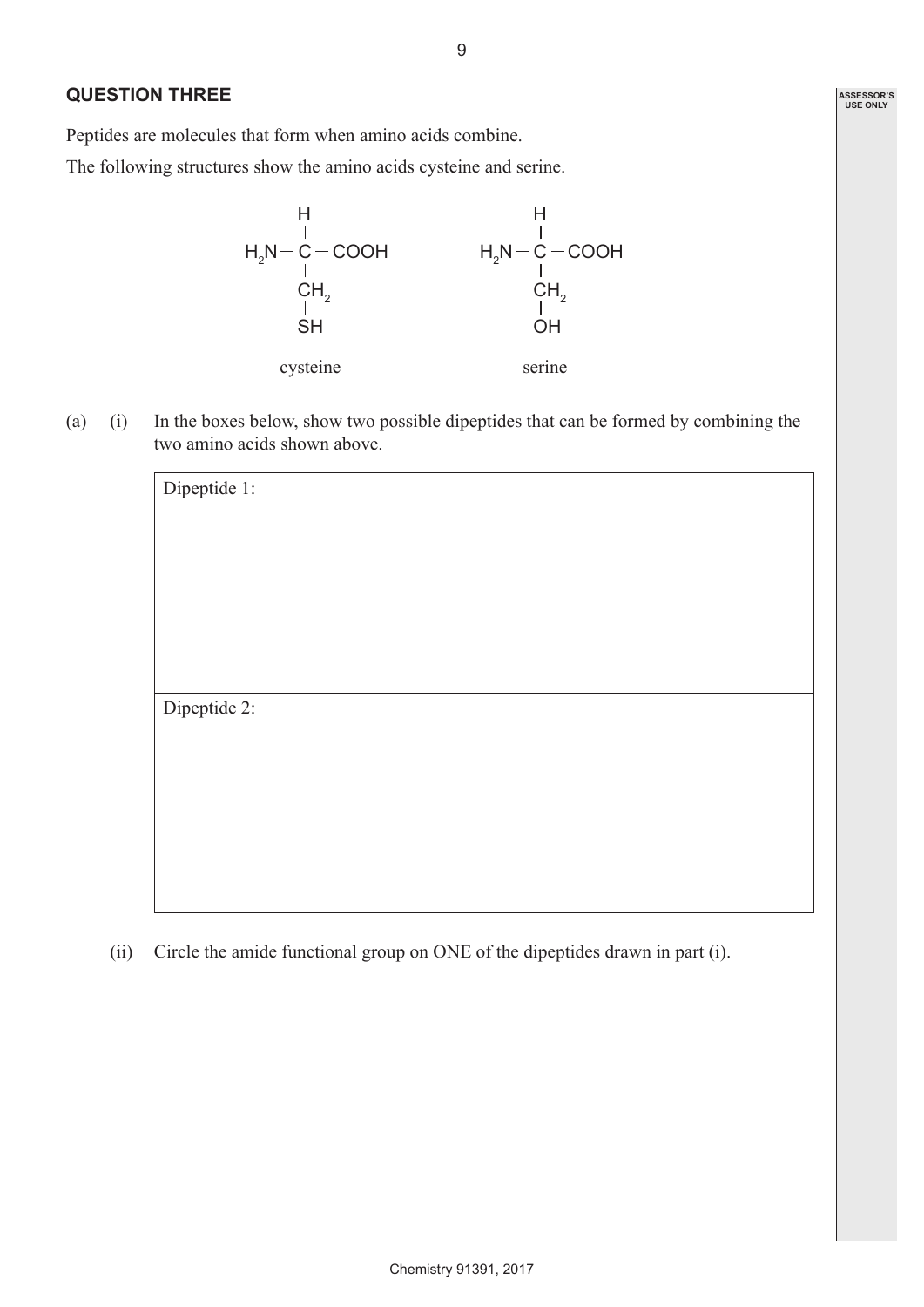(b) Nomex® is a polymer used in firefighters' suits. Nomex® is made up of two different monomers bonded together to form the polymer chain.

A small portion of the structure of Nomex® is shown below.



Note:  $\bigcap$  is a benzene ring and does not change when the monomers bond together to form the polymer.

Explain the structure of the polymer, Nomex®.

In your answer, you should include:

- the name of the functional group linking the monomers
- a drawing of both monomers
- a classification of the type of polymer formed, with an explanation to justify your choice.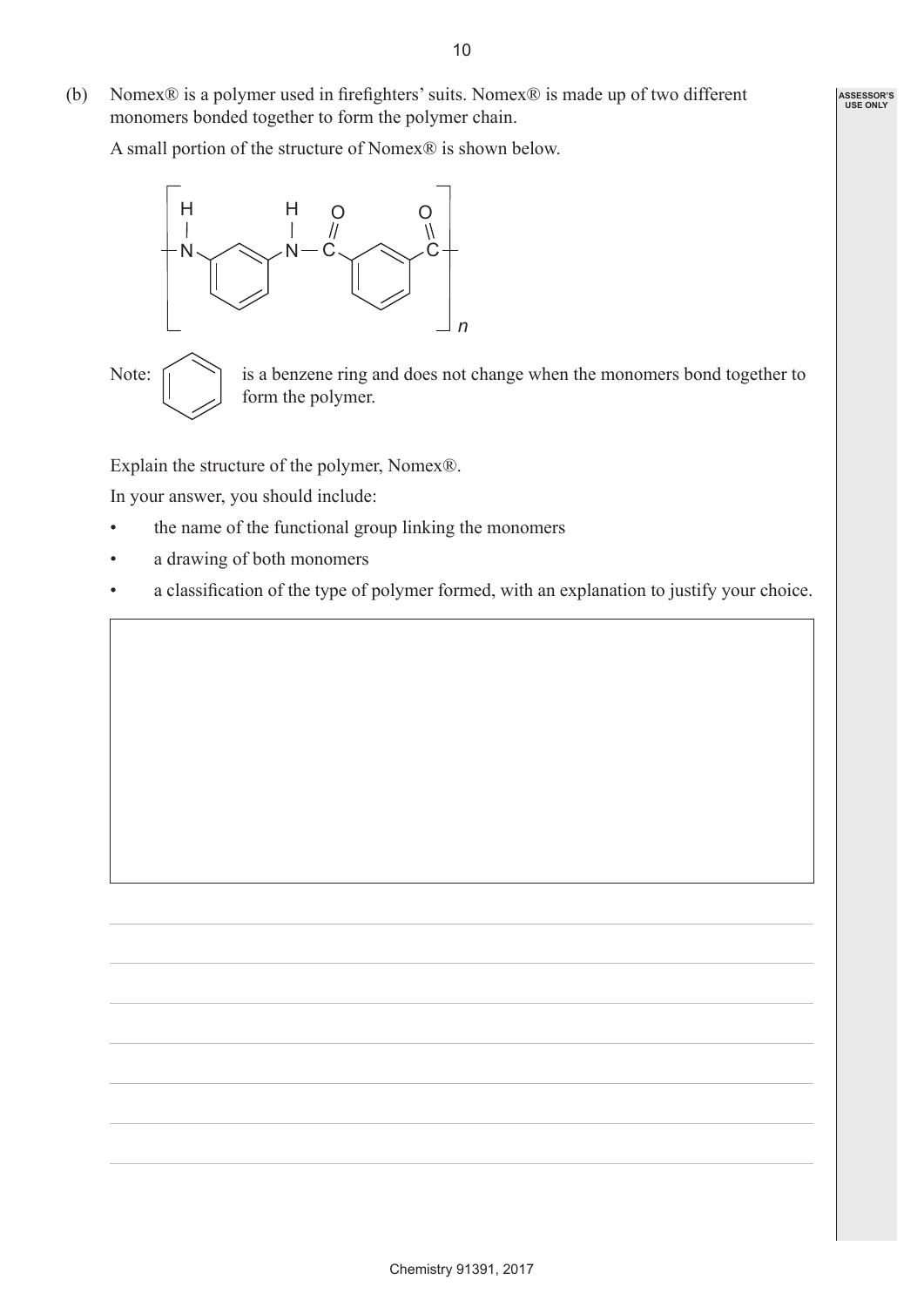**ASSESSOR'S USE ONLY**

(c) Polymers such as Nomex® can be hydrolysed by either aqueous acid or base.

Show the products of the hydrolysis of Nomex® using:

(i) aqueous acid

(ii) aqueous base.